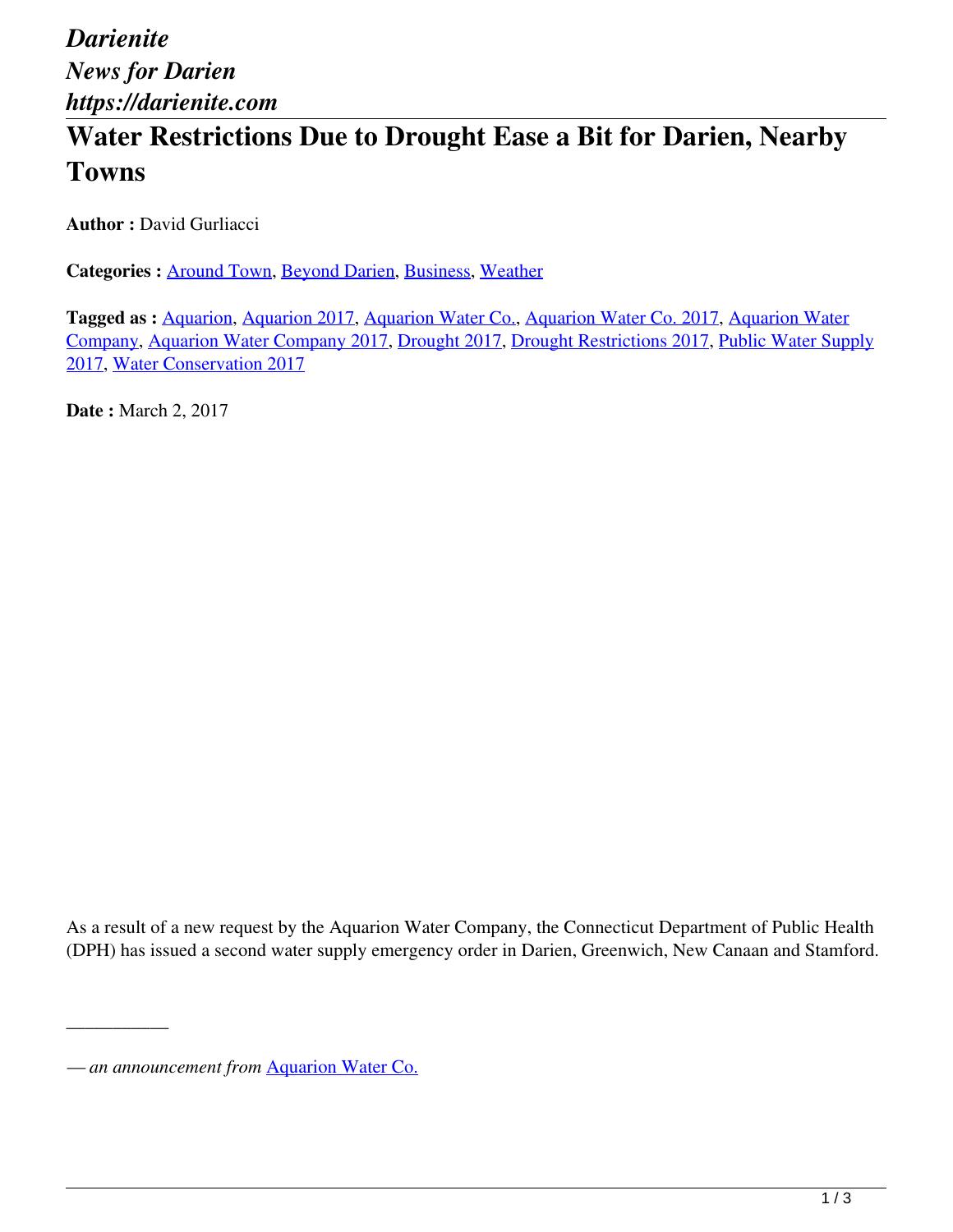\_\_\_\_\_\_\_\_\_\_\_

This is in accordance with Connecticut General Statute 25-32b allowing DPH to make this declaration.

This new order helps increase the likelihood of refilling the Greenwich and Stamford reservoir systems. As of Feb. 17, the Greenwich system was approximately 68 percent full, while the Stamford system measured 61 percent full. These systems are typically 88 percent full this time of year.

The new order continues the irrigation ban in Darien, Greenwich, New Canaan and Stamford, while permitting some specific outdoor water uses. These outdoor uses include:

- Using fire hydrants for fire protection, fire training, and flushing of sewers, or where a threat to public health or safety may exist
- Repairing or testing of a new or existing automatic irrigation system
- Using drip irrigation, soaker hoses, and hand-watering
- Irrigating nursery stock at a commercial plant nursery
- Power washing of residences and commercial buildings
- Watering of golf course greens and tees, but not fairways
- Filling or adding water to pools used for private or public recreational purposes
- Using water for Industrial and commercial air conditioning
- Washing boats and motor vehicles
- Using ornamental or display fountains where the water used is being recycled
- Using water for dust control at construction sites
- Using water for municipal street sweeping

Aquarion Water Company President and CEO, Charles V. Firlotte, said, "This second DPH order enables Aquarion to meet water needs for human consumption and fire protection, while allowing for a variety of daily outdoor water uses in Darien, Greenwich, New Canaan and Stamford."

## *About Aquarion Water Company:*

Aquarion Water Company is the public water supply company for more than 625,000 people in 51 cities and towns throughout Connecticut, as well as serving customers in Massachusetts and New Hampshire.